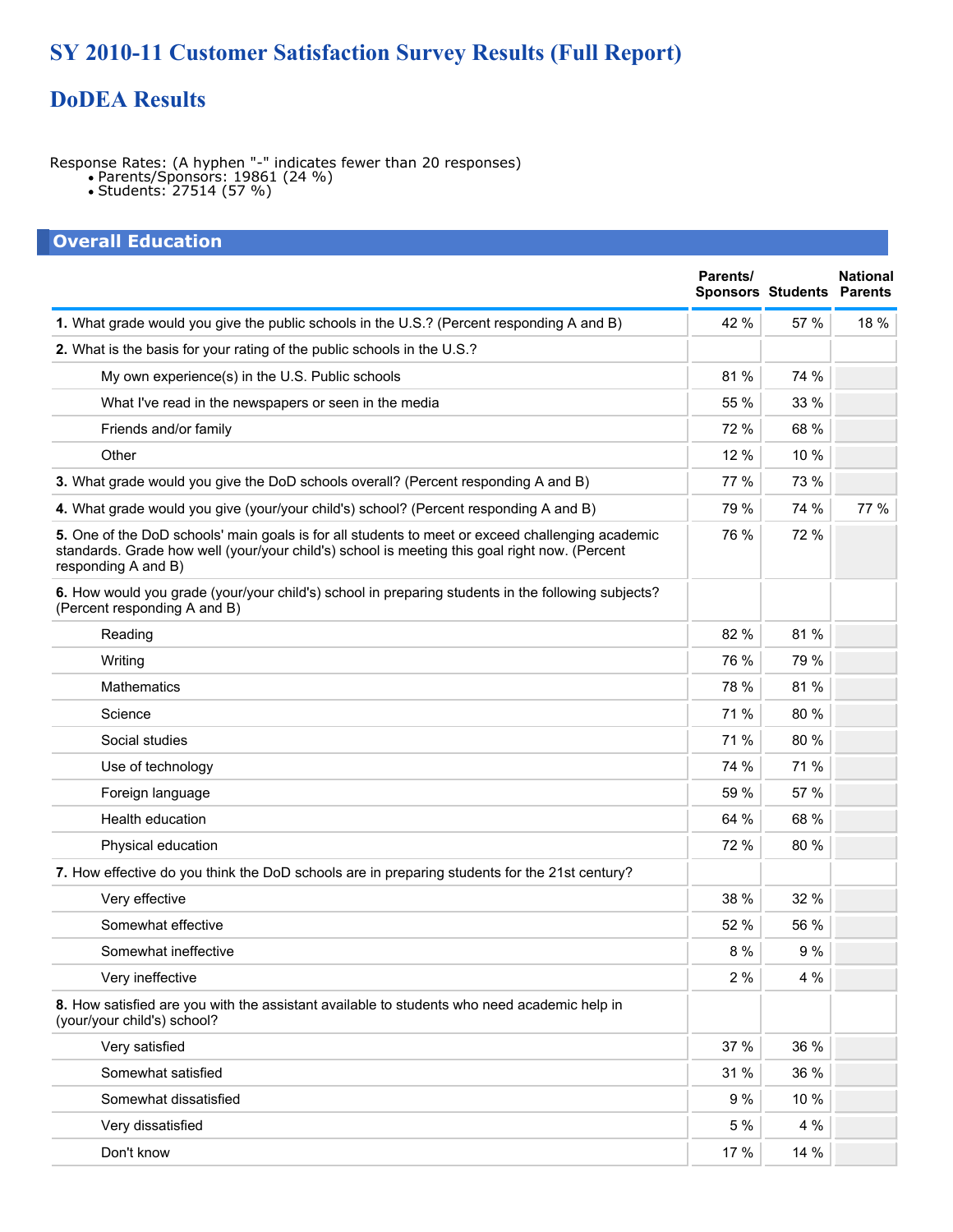| Crime/vandalism                                   |      |      |
|---------------------------------------------------|------|------|
| Major problem                                     | 2 %  | 12 % |
| Minor problem                                     | 20 % | 31 % |
| Not a problem at all                              | 78 % | 57 % |
| Fighting/violence                                 |      |      |
| Major problem                                     | 3%   | 15 % |
| Minor problem                                     | 28 % | 42 % |
| Not a problem at all                              | 69 % | 42 % |
| <b>Bullying</b>                                   |      |      |
| Major problem                                     | 10 % | 24 % |
| Minor problem                                     | 50 % | 44 % |
| Not a problem at all                              | 40 % | 32 % |
| Use of drugs/alcohol                              |      |      |
| Major problem                                     | 4 %  | 16 % |
| Minor problem                                     | 17 % | 18 % |
| Not a problem at all                              | 79 % | 66 % |
| Childhood obesity                                 |      |      |
| Major problem                                     | 8 %  | 12 % |
| Minor problem                                     | 45 % | 38 % |
| Not a problem at all                              | 47 % | 50 % |
| Racial and ethnic understanding                   |      |      |
| Major problem                                     | 3 %  | 10 % |
| Minor problem                                     | 23 % | 30 % |
| Not a problem at all                              | 74 % | 60 % |
| Timely communication from teachers/administrators |      |      |
| Major problem                                     | 11 % | 11 % |
| Minor problem                                     | 28 % | 33 % |
| Not a problem at all                              | 62 % | 56 % |
| Financial support/funding                         |      |      |
| Major problem                                     | 12 % | 14 % |
| Minor problem                                     | 31 % | 29 % |
| Not a problem at all                              | 58 % | 57 % |
| Low quality curriculum/standards                  |      |      |
| Major problem                                     | 10 % | 9 %  |
| Minor problem                                     | 24 % | 28 % |
| Not a problem at all                              | 66 % | 63 % |
| Overcrowded classes                               |      |      |
| Major problem                                     | 10 % | 13 % |
| Minor problem                                     | 27 % | 31 % |
| Not a problem at all                              | 64 % | 56 % |
| Transportation                                    |      |      |
|                                                   | 6 %  | 11 % |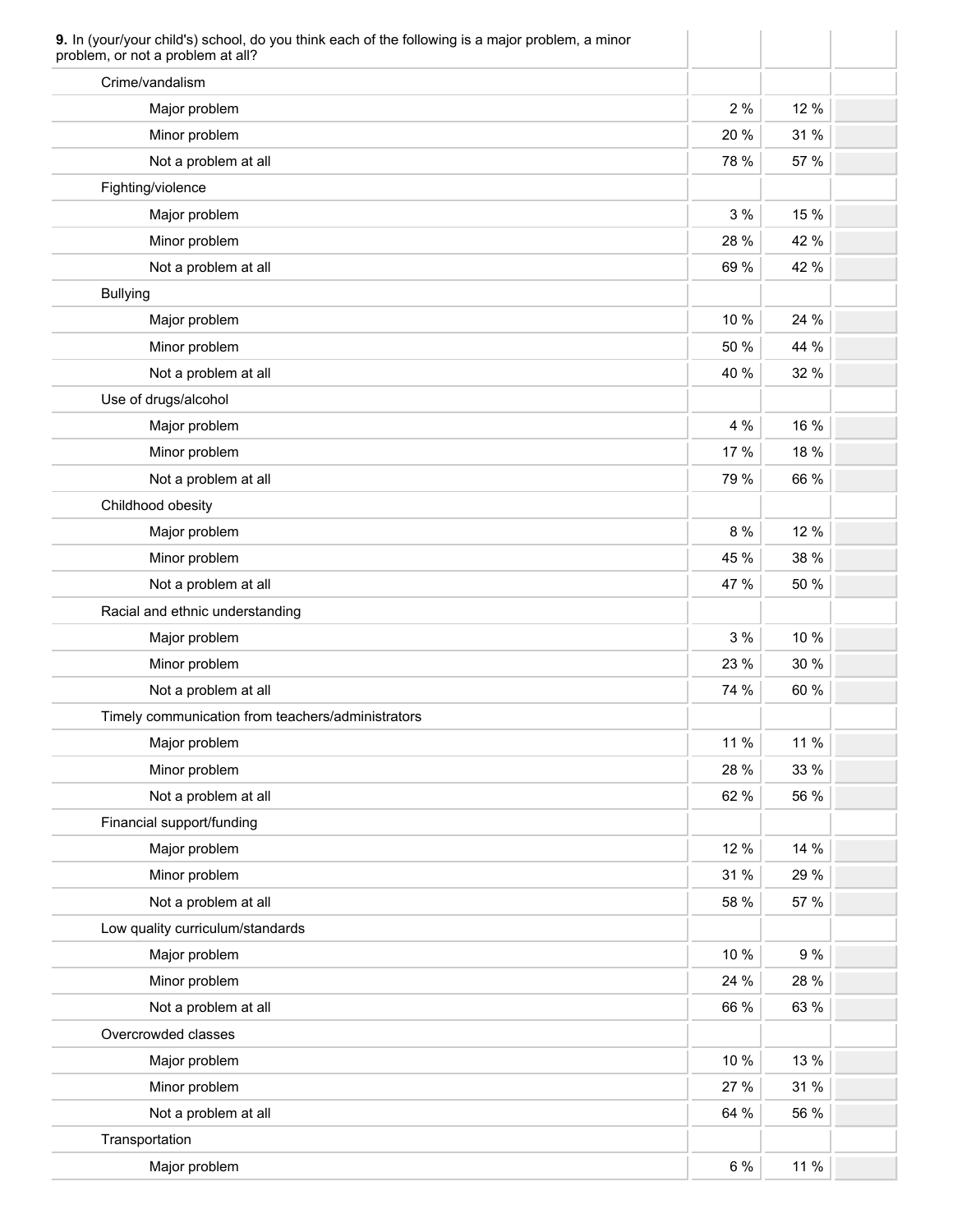| Minor problem                                                                                        | 19 %  | 27 %  |  |
|------------------------------------------------------------------------------------------------------|-------|-------|--|
| Not a problem at all                                                                                 | 75 %  | 62 %  |  |
| Poor/outdated buildings and grounds                                                                  |       |       |  |
| Major problem                                                                                        | 14 %  | 16 %  |  |
| Minor problem                                                                                        | 27 %  | 25 %  |  |
| Not a problem at all                                                                                 | 59 %  | 59 %  |  |
| Lunch program                                                                                        |       |       |  |
| Major problem                                                                                        | 17 %  | 26 %  |  |
| Minor problem                                                                                        | 30 %  | 32 %  |  |
| Not a problem at all                                                                                 | 53 %  | 42 %  |  |
| Other                                                                                                |       |       |  |
| Major problem                                                                                        | 7 %   | 12 %  |  |
| Minor problem                                                                                        | 1%    | 4 %   |  |
| Not a problem at all                                                                                 | 29 %  | 25 %  |  |
| 10. Which of the following do you feel has the most potential to improve (your/your child's) school? |       |       |  |
| First important improvement                                                                          |       |       |  |
| Raising academic standards                                                                           | 17 %  | 13 %  |  |
| Reducing class size                                                                                  | 18 %  | 16 %  |  |
| Improving teacher qualifications and competence                                                      | 14 %  | 12 %  |  |
| Improve administrative qualifications and competence                                                 | 4 %   | 4 %   |  |
| Increasing access to instructional technology                                                        | 8 %   | 14 %  |  |
| Increasing academic support programs                                                                 | 13 %  | 11 %  |  |
| Increasing communication between school and home                                                     | 9%    | 8 %   |  |
| No other suggestion                                                                                  | 11 %  | 15 %  |  |
| Other                                                                                                | 6 %   | 7 %   |  |
| Second important improvement                                                                         |       |       |  |
| Raising academic standards                                                                           | 11 %  | 9 %   |  |
| Reducing class size                                                                                  | 10 %  | 11 %  |  |
| Improving teacher qualifications and competence                                                      | 11 %  | 10 %  |  |
| Improve administrative qualifications and competence                                                 | 5 %   | $6\%$ |  |
| Consistent discipline policies                                                                       | $0\%$ | $0\%$ |  |
| Increasing access to instructional technology                                                        | 10 %  | 13 %  |  |
| Increasing academic support programs                                                                 | 16 %  | 13 %  |  |
| Increasing communication between school and home                                                     | 9%    | 9%    |  |
| No other suggestion                                                                                  | 24 %  | 25 %  |  |
| Other                                                                                                | 4 %   | 4 %   |  |
| Third important improvement                                                                          |       |       |  |
| Raising academic standards                                                                           | 7%    | 7%    |  |
| Reducing class size                                                                                  | 7 %   | 7 %   |  |
| Improving teacher qualifications and competence                                                      | 6 %   | $6\%$ |  |
| Improve administrative qualifications and competence                                                 | 4 %   | 5 %   |  |
| Consistent discipline policies                                                                       | $0\%$ | $0\%$ |  |
| Increasing access to instructional technology                                                        | 9%    | 9%    |  |
| Increasing academic support programs                                                                 | 11 %  | 10 %  |  |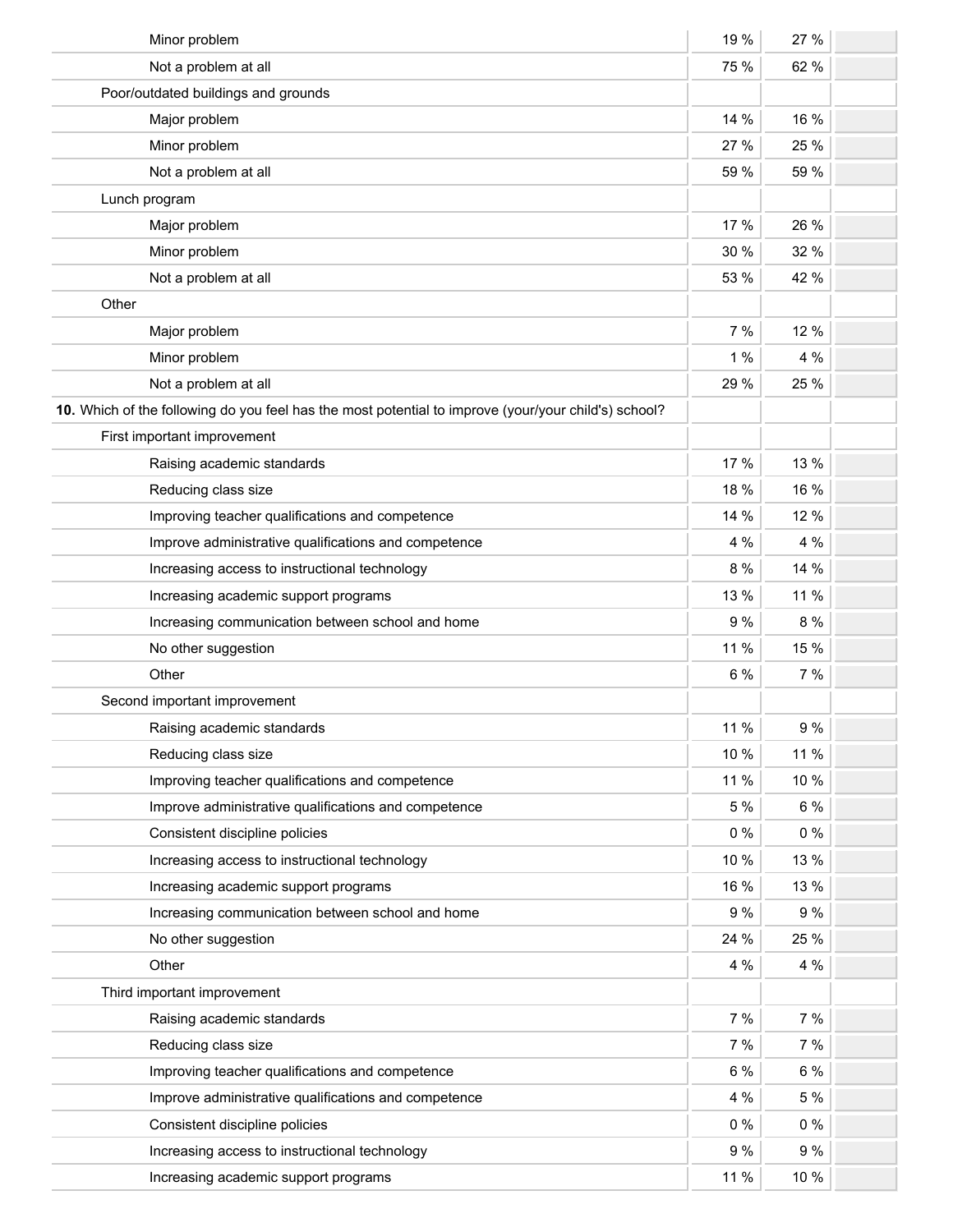| Increasing communication between school and home                                                                                                                                                                                              | 9%   | 9%   |  |
|-----------------------------------------------------------------------------------------------------------------------------------------------------------------------------------------------------------------------------------------------|------|------|--|
| No other suggestion                                                                                                                                                                                                                           | 43 % | 42 % |  |
| Other                                                                                                                                                                                                                                         | 4 %  | 4%   |  |
| 11. Suppose you could choose your/your child's teachers. Assuming they all had about the same<br>experience and training, what personal qualities would you look for? Please check the two qualities<br>below that are most important to you. |      |      |  |
| Dedication to teaching profession, enthusiasm                                                                                                                                                                                                 | 39 % | 15 % |  |
| Caring about students                                                                                                                                                                                                                         | 28 % | 38 % |  |
| Intelligence                                                                                                                                                                                                                                  | 5 %  | 18 % |  |
| Ability to communicate, to understand, to relate                                                                                                                                                                                              | 33 % | 25 % |  |
| High moral character                                                                                                                                                                                                                          | 7%   | 4%   |  |
| Friendliness, good personality, sense of humor                                                                                                                                                                                                | 6%   | 52 % |  |
| Ability to discipline, to be firm and fair                                                                                                                                                                                                    | 13 % | 8%   |  |
| Patience                                                                                                                                                                                                                                      | 9%   | 16 % |  |
| Ability to inspire, motivate students                                                                                                                                                                                                         | 59 % | 24 % |  |
| 12. How safe (do you/does your child) feel in this school?                                                                                                                                                                                    |      |      |  |
| Very safe                                                                                                                                                                                                                                     | 79 % | 55 % |  |
| Somewhat safe                                                                                                                                                                                                                                 | 18 % | 35 % |  |
| Somewhat unsafe                                                                                                                                                                                                                               | 2%   | 7%   |  |
| Very unsafe                                                                                                                                                                                                                                   | 1%   | 3%   |  |

## **Assessment**

|                                                                                                                                                                                                                                                                                                                | Parents/ | <b>Sponsors Students Parents</b> | <b>National</b> |
|----------------------------------------------------------------------------------------------------------------------------------------------------------------------------------------------------------------------------------------------------------------------------------------------------------------|----------|----------------------------------|-----------------|
| 13. In your opinion, is there too much emphasis on achievement testing in (your/your child's)<br>school, not enough emphasis on testing, or about the right amount?                                                                                                                                            |          |                                  |                 |
| Too much emphasis                                                                                                                                                                                                                                                                                              | 15 %     | 23 %                             | 44 %            |
| Not enough emphasis                                                                                                                                                                                                                                                                                            | 10%      | 9%                               | 12 %            |
| About the right amount                                                                                                                                                                                                                                                                                         | 58 %     | 46 %                             | 42 %            |
| Don't know                                                                                                                                                                                                                                                                                                     | 17%      | 23%                              | 2%              |
| 14. Currently, each state as well as DoDEA can select the test it wishes to use to monitor progress<br>for students in grades three to eight. Which do you prefer in the school in your community - letting<br>each state and DoDEA select their own test, or requiring all to use a single standardized test? |          |                                  |                 |
| Letting each state use its own test                                                                                                                                                                                                                                                                            | 20%      | 38 %                             | 33%             |
| Require all 50 states to use the same test                                                                                                                                                                                                                                                                     | 67 %     | 34 %                             | 66 %            |
| Don't know                                                                                                                                                                                                                                                                                                     | 13%      | 27%                              | $1\%$           |

| <b>Technology</b>                                                                                                                                                                                                     |                                              |         |                 |
|-----------------------------------------------------------------------------------------------------------------------------------------------------------------------------------------------------------------------|----------------------------------------------|---------|-----------------|
|                                                                                                                                                                                                                       | Parents/<br><b>Sponsors Students Parents</b> |         | <b>National</b> |
| 15. There are increasing opportunities for students to earn high school credits online over the<br>internet without attending a regular school. Generally speaking, do you approve or disapprove of<br>this practice? |                                              |         |                 |
| Approve                                                                                                                                                                                                               | 51 %                                         | 59%     | 47 %            |
| Disapprove                                                                                                                                                                                                            | 37%                                          | $18 \%$ | 53 %            |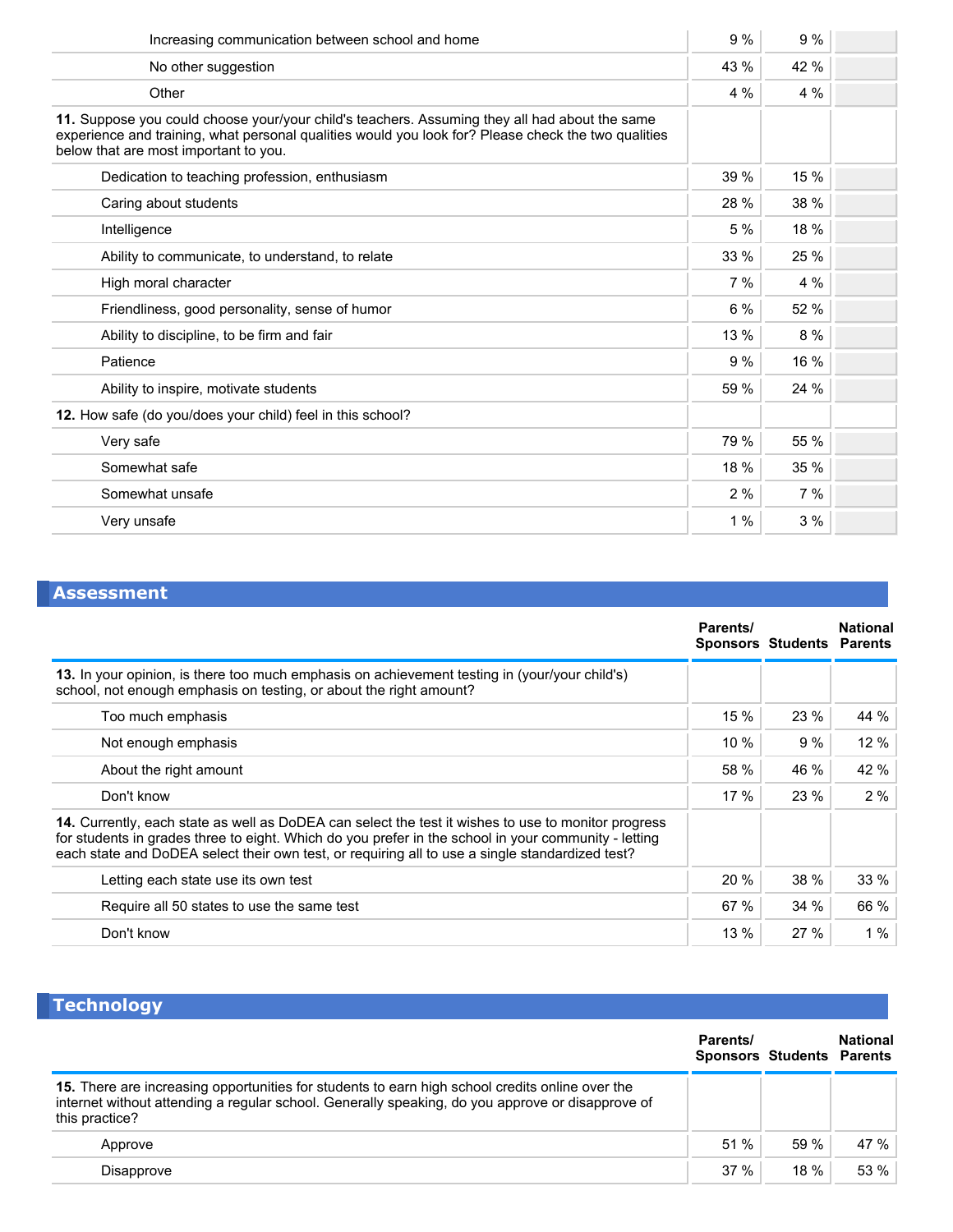| Don't know                                                                                           | 12%  | 23%  |  |
|------------------------------------------------------------------------------------------------------|------|------|--|
| 17. How effective is (your/your child's) school in using computer technology as a tool for learning? |      |      |  |
| Very effective                                                                                       | 42 % | 39 % |  |
| Somewhat effective                                                                                   | 43 % | 39 % |  |
| Somewhat ineffective                                                                                 | 6%   | 9%   |  |
| Very ineffective                                                                                     | 2%   | 5 %  |  |
| Don't know                                                                                           | 7%   | 8 %  |  |
| 18. How (have you/has your child) used technology as a tool for learning at this school?             |      |      |  |
| Used online resources to locate information                                                          | 77 % | 90%  |  |
| Created multimedia products (presentations, websites, video)                                         | 50 % | 70 % |  |
| Published assignments (word processing, desktop publishing)                                          | 54 % | 75 % |  |
| Analyzed data (using spreadsheets, graphs, charts, and databases)                                    | 38 % | 62 % |  |
| Practiced/learned subject matter content (reading, mathematics, science)                             | 81%  | 76 % |  |

# **Student Support**

|                                                                                                                           | Parents/ | <b>Sponsors Students Parents</b> | <b>National</b> |
|---------------------------------------------------------------------------------------------------------------------------|----------|----------------------------------|-----------------|
| 19. (Have you/Has your child) used the following guidance counseling services at (your/your child's)<br>school this year? |          |                                  |                 |
| Academic development                                                                                                      | 38 %     | 62 %                             |                 |
| Personal/social development                                                                                               | 17 %     | 47 %                             |                 |
| Career planning                                                                                                           | 34 %     | 54 %                             |                 |
| I/my child used the counseling services but I am unsure why or do not wish to say why                                     | 13 %     | 34 %                             |                 |
| Other                                                                                                                     | 4 %      | 6 %                              |                 |
| 20. How satisfied are you with the following guidance services at (your/your child's) school?                             |          |                                  |                 |
| Academic development                                                                                                      |          |                                  |                 |
| Very satisfied                                                                                                            | 26 %     | 36 %                             |                 |
| Somewhat satisfied                                                                                                        | 22 %     | 33 %                             |                 |
| Somewhat dissatisfied                                                                                                     | 6 %      | 6 %                              |                 |
| Very dissatisfied                                                                                                         | 5 %      | 4 %                              |                 |
| Don't know                                                                                                                | 42 %     | 21 %                             |                 |
| Personal/social development                                                                                               |          |                                  |                 |
| Very satisfied                                                                                                            | 13 %     | 29 %                             |                 |
| Somewhat satisfied                                                                                                        | 13 %     | 27 %                             |                 |
| Somewhat dissatisfied                                                                                                     | 6 %      | 10 %                             |                 |
| Very dissatisfied                                                                                                         | 4 %      | 7%                               |                 |
| Don't know                                                                                                                | 64 %     | 27 %                             |                 |
| Career planning                                                                                                           |          |                                  |                 |
| Very satisfied                                                                                                            | 24 %     | 32 %                             |                 |
| Somewhat satisfied                                                                                                        | 21 %     | 28 %                             |                 |
| Somewhat dissatisfied                                                                                                     | 6 %      | 9%                               |                 |
| Very dissatisfied                                                                                                         | 4 %      | 6 %                              |                 |
| Don't know                                                                                                                | 45 %     | 25 %                             |                 |
| Other                                                                                                                     |          |                                  |                 |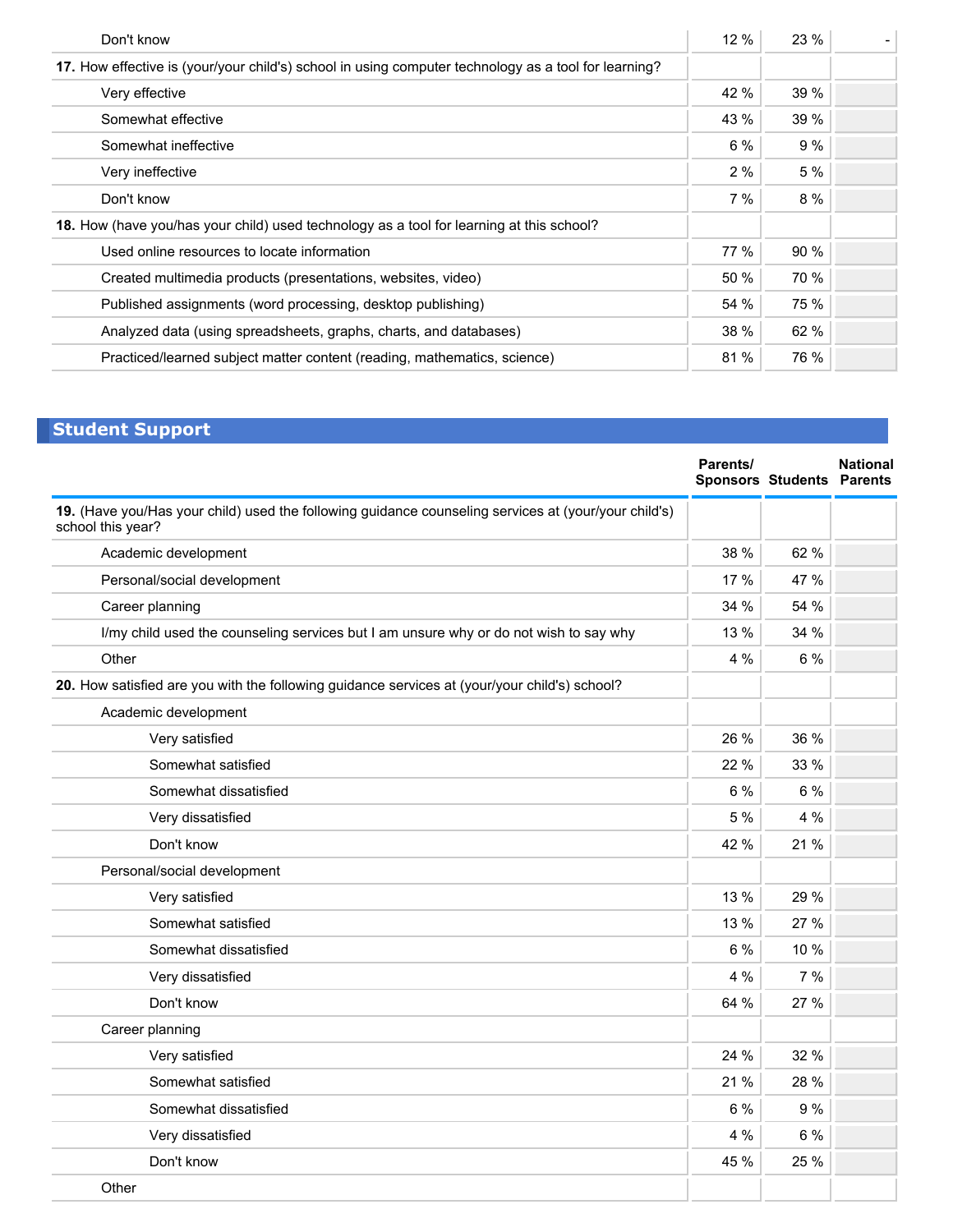| Very satisfied                                                                                                                                                                                            | 3 %   | 8 %  |  |
|-----------------------------------------------------------------------------------------------------------------------------------------------------------------------------------------------------------|-------|------|--|
| Somewhat satisfied                                                                                                                                                                                        | 1%    | 3%   |  |
| Somewhat dissatisfied                                                                                                                                                                                     | $0\%$ | 1%   |  |
| Very dissatisfied                                                                                                                                                                                         | 2%    | 3 %  |  |
| Don't know                                                                                                                                                                                                | 94 %  | 85 % |  |
| 21. This school year, (has your/your child's) guidance counselor communicated with you (by email,<br>phone, newsletters, or letters) regarding (your/your child's):                                       |       |      |  |
| Academic development                                                                                                                                                                                      | 29 %  | 47 % |  |
| Personal/social development                                                                                                                                                                               | 13 %  | 37 % |  |
| Career planning                                                                                                                                                                                           | 26 %  | 41 % |  |
| Other                                                                                                                                                                                                     | 2%    | 4 %  |  |
| 22. Overall, what grade would you give the guidance counseling services at (your/your child's)<br>school? (Percent responding A and B)                                                                    | 47 %  | 70 % |  |
| 23. Please grade how well (your/your child's) guidance counseling program has helped (you/your<br>child) prepare for life after high school (college, work, military, etc.). (Percent responding A and B) | 39 %  | 44 % |  |
| 27. When you transferred from a DoDEA to a public school, what were your three MAIN concerns?                                                                                                             |       |      |  |
| Transfer of grades                                                                                                                                                                                        | 38 %  | 50 % |  |
| Graduation requirements (grades 7-12 only)                                                                                                                                                                | 39 %  | 40 % |  |
| School's awareness of military child issues (to include deployment support, frequent<br>transitions, etc.)                                                                                                | 51 %  | 39 % |  |
| Similarity of education quality and standards                                                                                                                                                             | 76 %  | 40 % |  |
| Availability of specialized programs (e.g. services for students with disabilities, gifted<br>education)                                                                                                  | 29 %  | 20 % |  |
| Availability of extracurricular activities (e.g. band, chorus, sports, etc.)                                                                                                                              | 27 %  | 30 % |  |
| Other                                                                                                                                                                                                     | 9 %   | 7%   |  |
| No concerns                                                                                                                                                                                               | 9%    | 27 % |  |
| 29. When you transferred to a DoDEA from a public school, what were your three MAIN concerns?                                                                                                             |       |      |  |
| Transfer of grades                                                                                                                                                                                        | 31 %  | 46 % |  |
| Graduation requirements (grades 7-12 only)                                                                                                                                                                | 40 %  | 44 % |  |
| School's awareness of military child issues (to include deployment support, frequent<br>transitions, etc.)                                                                                                | 22 %  | 26 % |  |
| Similarity of education quality and standards                                                                                                                                                             | 76 %  | 45 % |  |
| Availability of specialized programs (e.g. services for students with disabilities, gifted<br>education)                                                                                                  | 39 %  | 20 % |  |
| Availability of extracurricular activities (e.g. band, chorus, sports, etc.)                                                                                                                              | 46 %  | 37 % |  |
| Other                                                                                                                                                                                                     | 8 %   | 8 %  |  |
| No concerns                                                                                                                                                                                               | 12 %  | 28 % |  |
| 30. When choosing to live on or off an installation that has DoDEA schools, how important is the<br>quality of the school(s) surrounding an installation in deciding where you will live?                 |       |      |  |
| Very important                                                                                                                                                                                            | 87 %  |      |  |
| Somewhat important                                                                                                                                                                                        | 7%    |      |  |
| Important                                                                                                                                                                                                 | 4 %   |      |  |
| Not very important                                                                                                                                                                                        | 1%    |      |  |
| Not at all important                                                                                                                                                                                      | 2%    |      |  |
| Does not apply, I've never had the choice of whether to live on or off an installation                                                                                                                    | $0\%$ |      |  |
| 31. Students within DoD schools transfer quite regularly. Grade how effectively (your/your child's)<br>school welcomes new students into the school. (Percent responding A and B)                         | 78 %  | 75 % |  |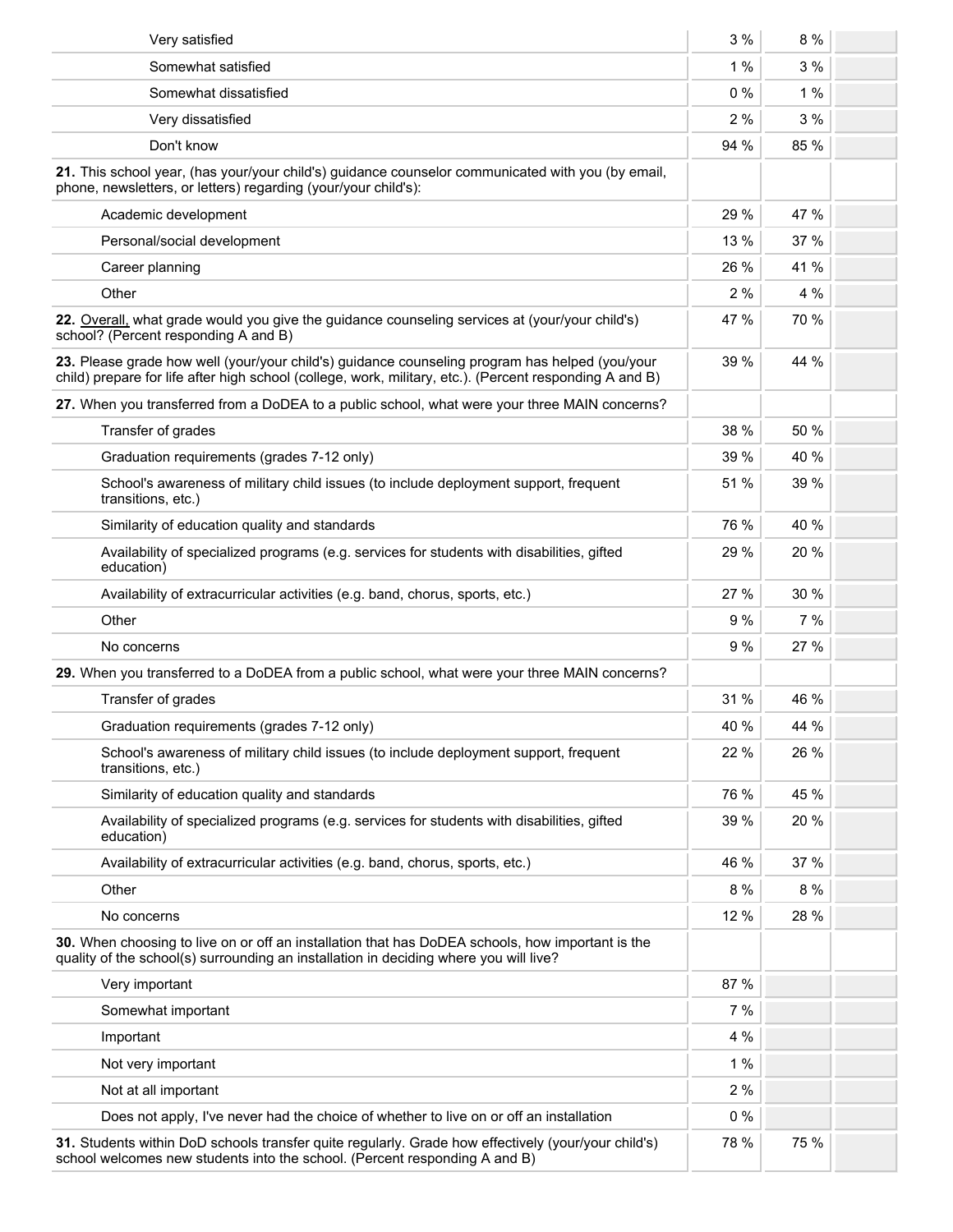| <u>Communication</u>                                                                                       | Parents/ |                                  | <b>National</b> |
|------------------------------------------------------------------------------------------------------------|----------|----------------------------------|-----------------|
|                                                                                                            |          | <b>Sponsors Students Parents</b> |                 |
| 33. How effective is (your/your child's) school in using each of the following to communicate with<br>you? |          |                                  |                 |
| School newsletters                                                                                         |          |                                  |                 |
| Extremely effective                                                                                        | 44 %     | 24 %                             |                 |
| Very effective                                                                                             | 30 %     | 19 %                             |                 |
| Somewhat effective                                                                                         | 15 %     | 24 %                             |                 |
| Slightly effective                                                                                         | 4 %      | 9 %                              |                 |
| Not at all effective                                                                                       | 3%       | 12 %                             |                 |
| Not available                                                                                              | 3%       | 12 %                             |                 |
| School open houses                                                                                         |          |                                  |                 |
| Extremely effective                                                                                        | 31 %     | 26 %                             |                 |
| Very effective                                                                                             | 32 %     | 23 %                             |                 |
| Somewhat effective                                                                                         | 22 %     | 26 %                             |                 |
| Slightly effective                                                                                         | 8 %      | 10 %                             |                 |
| Not at all effective                                                                                       | 4 %      | 9 %                              |                 |
| Not available                                                                                              | 3%       | 6 %                              |                 |
| School web page                                                                                            |          |                                  |                 |
| Extremely effective                                                                                        | 27 %     | 34 %                             |                 |
| Very effective                                                                                             | 26 %     | 24 %                             |                 |
| Somewhat effective                                                                                         | 25 %     | 21 %                             |                 |
| Slightly effective                                                                                         | 11 %     | 8 %                              |                 |
| Not at all effective                                                                                       | 8 %      | 9%                               |                 |
| Not available                                                                                              | 4 %      | 4 %                              |                 |
| Email/Letters from teacher                                                                                 |          |                                  |                 |
| <b>Extremely effective</b>                                                                                 | 46 %     | 35 %                             |                 |
| Very effective                                                                                             | 28 %     | 25 %                             |                 |
| Somewhat effective                                                                                         | 14 %     | 20 %                             |                 |
| Slightly effective                                                                                         | 6 %      | 8 %                              |                 |
| Not at all effective                                                                                       | 5 %      | $8\ \%$                          |                 |
| Not available                                                                                              | 2%       | 5 %                              |                 |
| Email/Letters from principal                                                                               |          |                                  |                 |
| Extremely effective                                                                                        | 33 %     | 27 %                             |                 |
| Very effective                                                                                             | 26 %     | 20 %                             |                 |
| Somewhat effective                                                                                         | 17 %     | 21 %                             |                 |
| Slightly effective                                                                                         | 7%       | 10 %                             |                 |
| Not at all effective                                                                                       | 7 %      | 13 %                             |                 |
| Not available                                                                                              | 9 %      | 10 %                             |                 |
| Telephone                                                                                                  |          |                                  |                 |
| Extremely effective                                                                                        | 28 %     | 24 %                             |                 |
| Very effective                                                                                             | 24 %     | 18 %                             |                 |